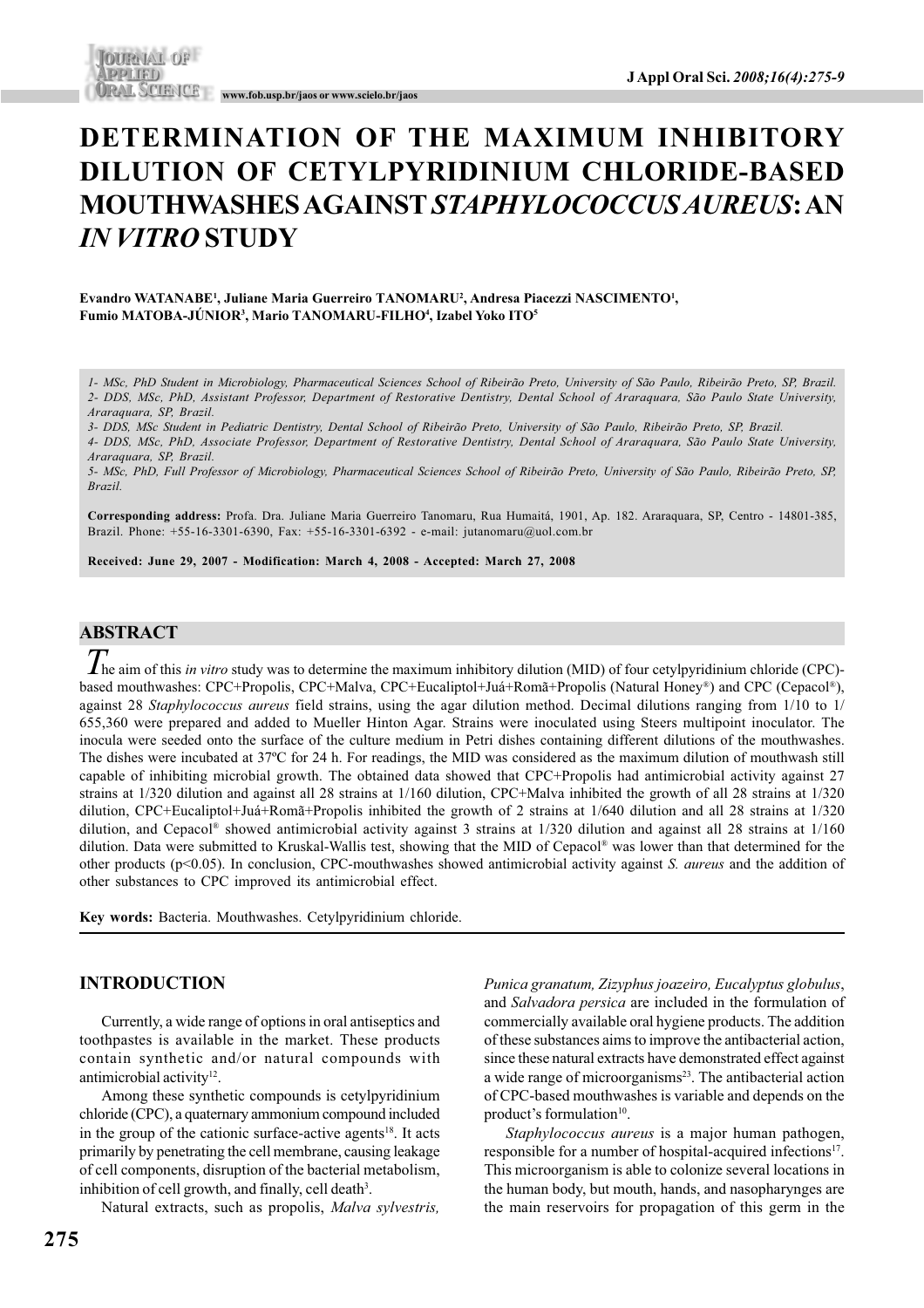hospital environment<sup>15</sup>. Therefore, control of *S. aureus* is extremely relevant for the determination of the antiseptic properties of hygiene products. The increased occurrence of methicillin-resistant *S. aureus* strains (MRSA), as well as of other strains resistant to different broad-spectrum antimicrobial agents, represents a therapeutic challenging situation<sup>5</sup>. Among the microorganisms present in the oral cavity, the reduction in the number of *S. aureus* prior to surgical procedures has been associated with a lower incidence of infective endocarditis and postoperative infections<sup>1</sup>.

The purpose of this *in vitro* study was to determine the maximum inhibitory dilution (MID) of CPC-based mouthwashes and other products containing natural extracts in addition to CPC against 28 *S. aureus* field strains.

## **MATERIAL AND METHODS**

The following CPC-based products were evaluated: *Cepacol*® (Aventis Pharma Ltda., São Paulo, SP, Brazil), *Natural Honey CPC + Propolis* (Skill Brothers Indústria e Comércio Ltda, São Paulo, SP, Brazil), *Natural Honey CPC* *+ Malva* (Skill Brothers Indústria e Comércio Ltda.), and *Natural Honey CPC+Eucaliptol+Juá+Romã+Propolis* (Skill Brothers Indústria e Comércio Ltda.) (Table 1).

MID determination was performed in duplicate by double serial dilution (from 1/10 through 1/655,360) in test tubes (20x200 mm) with 2.0 mL of sterile distilled water. After dilutions, 18.0 mL of Mueller Hinton Agar culture medium (Difco®, USA) were added to each tube, and the resulting solutions were poured onto Petri dishes (20x100 mm).

The microbial inoculum  $(\sim 10^8 \text{ cftmL})$  with turbidity equivalent to a #0.5 McFarland standard was prepared in test tubes (15x125 mm) with saline, using 28 *S. aureus* field strains obtained from nasal and oral cavities. The strains were conserved on a collection cultured on Ni agar medium. The identification of *S. aureus* was based on the production of catalase and coagulase. Regardless of the results of the coagulase test, all catalase positive Gram-positive cocci were submitted to the API-Staph system (bioMérieux, France) for biochemical identification.

Microorganisms were seeded using a Steers multipoint  $inculator<sup>27</sup>$ . The Steers inoculator consists of two metallic plates. One plate has 25 wells onto which 200 µL of each standardized microbial inoculum were transferred. The other

**TABLE 1-** Chemical composition of the antiseptic solutions evaluated

| <b>Antiseptic</b>                                            | <b>Composition</b>                                                                                                                                                                           |                                                                                                                                                                          |  |  |  |  |
|--------------------------------------------------------------|----------------------------------------------------------------------------------------------------------------------------------------------------------------------------------------------|--------------------------------------------------------------------------------------------------------------------------------------------------------------------------|--|--|--|--|
| Cepacol®                                                     | - Cetylpyridinium chloride<br>- Disodium EDTA<br>- Sodium saccharin<br>- Polysorbate 80<br>- Glycerin<br>- Water<br>-Sodium<br>phosphate<br>monobasic<br>anhydrous                           | - Eucalyptol<br>- Menthol<br>- Methyl salicilate<br>- Mint oil<br>- Chinese cinnamon flavor<br>- Yellow tartrazine<br>- Ethyl alcohol 96GL                               |  |  |  |  |
| Natural Honey<br>CPC+Propolis                                | -Natural propolis extract<br>- Sodium fluoride 0.05% (226ppmF)<br>- Cetylpyridinium chloride (CPC)<br>- Sorbitol<br>- Sodium phosphate monobasic<br>- Sodium phosphate dibasic               | - Ethanol<br>- Sorbitan monolaurate<br>- Sodium saccharin<br>- CI42.053 green<br>- Mint flavor<br>- Demineralized water                                                  |  |  |  |  |
| Natural Honey<br>CPC+Malva                                   | - Natural Malva sylvestris extract<br>- Sodium fluoride 0.05% (226ppmF)<br>- Cetylpyridinium chloride(CPC)<br>- Sorbitol<br>-Sodium phosphate monobasic<br>-Sodium phosphate dibasic         | - Ethanol<br>- Sorbitan monolaurate<br>- Sodium saccharin<br>- CI42.090 blue<br>- Mint flavor<br>- Demineralized water                                                   |  |  |  |  |
| Natural Honey<br>CPC + Eucaliptol + Juá +<br>Romã + Propolis | -Natural extracts of pomegranate,<br>propolis, and Zizyphus joazeiro<br>-Eucalyptol<br>-Methyl salicilate<br>-Sodium fluoride 0.05% (226ppmF)<br>-Cetylpyridinium chloride(CPC)<br>-Sorbitol | - Sodium phosphate dibasic<br>- Ethanol<br>- Sorbitan monolaurate<br>- Sodium saccharin<br>- CI 19.140 and 15.985 color<br>- Pomegranate flavor<br>- Demineralized water |  |  |  |  |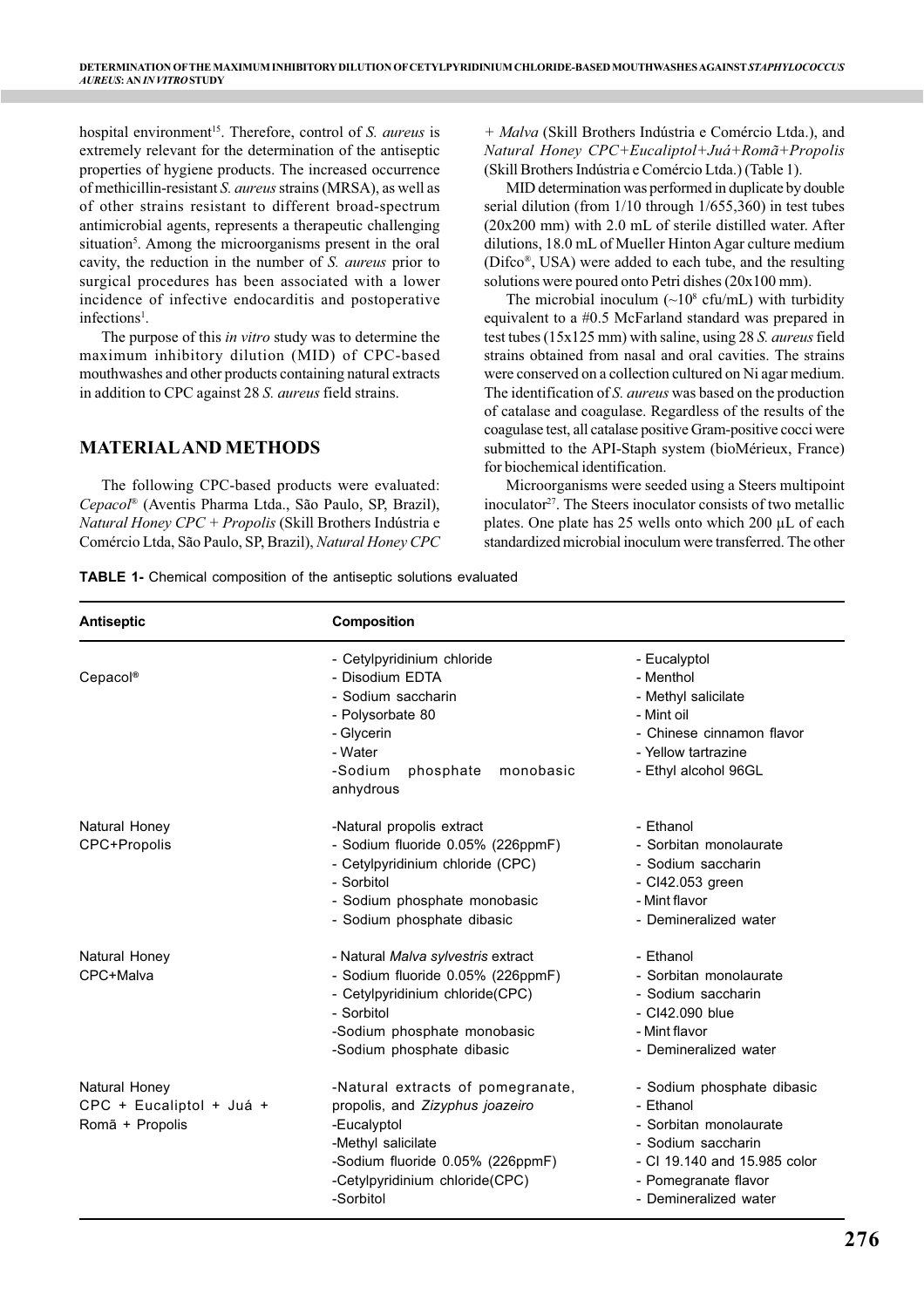| TABLE 2- Percentage of S. aureus strains inhibited (from a total of 28 strains) by each dilution of the tested mouthwashes |  |  |  |
|----------------------------------------------------------------------------------------------------------------------------|--|--|--|
|----------------------------------------------------------------------------------------------------------------------------|--|--|--|

|                 | <b>CPC+Propolis</b> |      |    | CPC+Malva |             |                               | CPC+Eucaliptol+Juá+<br>Romã+Propolis |                                    |                |      | CPC* |                 |             |       |           |       |
|-----------------|---------------------|------|----|-----------|-------------|-------------------------------|--------------------------------------|------------------------------------|----------------|------|------|-----------------|-------------|-------|-----------|-------|
|                 |                     |      |    |           |             | i.s. i.s. c.d. c.d. i.s. i.s. |                                      | c.d. c.d. i.s. i.s. c.d. c.d. i.s. |                |      |      |                 |             | i. s. | c.d. c.d. |       |
| <b>Dilution</b> | N                   | %    | N  | %         | N           | $\%$                          | N                                    | %                                  | N              | %    | N    | %               | N           | $\%$  | N         | %     |
| 1/640           | 0                   | 0.0  | 0  | 0.0       | $\mathbf 0$ | 0.0                           | 0                                    | 0.0                                | $\overline{2}$ | 7.1  | 2    | 7.1             | $\mathbf 0$ | 0.0   | $\Omega$  | 0.0   |
| 1/320           | 27                  | 96.4 | 27 | 96.4      | 28          | 100.0 28                      |                                      | 100.0                              | 26             | 92.9 | 28   | $100.0 \quad 3$ |             | 10.7  | -3        | 10.7  |
| 1/160           | 1                   | 3.6  | 28 | 100.0     |             |                               |                                      |                                    |                |      |      |                 | 25          | 89.3  | 28        | 100.0 |

 $*(p<0.05)$ 

i.s. Inhibited strains

c.d. Cumulative data



MID - Mouthwashes with CPC

**FIGURE 1-** Graph depicting the MID values obtained for each mouthwash

plate has 25 metallic needles that fit into the wells. Using these needles, the inocula were seeded onto the surface of the culture medium in Petri dishes containing different dilutions of the mouthwashes. Since the Steers inoculator has 25 wells and 28 strains were evaluated, three inocula (5 µL) were seeded equidistantly from each other, approximately 1 cm from dish periphery, using an automatic pipette.

The dishes were then incubated overnight at 37°C and readings were performed considering the MID as the greatest dilution of mouthwash capable of inhibiting the growth of all test strains, following the methodology proposed by Roberts and Addy<sup>21</sup>.

#### **Statistical Analysis**

Results were expressed as scores determined from minimum to maximum dilution. Comparisons among the groups were performed by Friedman's nonparametric test. When this test indicated significant difference between the groups, Dunn's multiple-comparison test, which allows twoby-two comparison between groups, was applied. Significance level was set at 5%.

# **277**

**RESULTS**

The mouthwashes evaluated in this study presented different MIDs (Table 2 and Figure 2).

Statistical analysis demonstrated no statistically significant differences (p>0.05) among CPC+Propolis, CPC+Malva, and CPC+Eucaliptol+Juá+Romã+Propolis. However, the MID for Cepacol® was lower than that determined for all other three products  $(p<0.05)$ .

### **DISCUSSION**

CPC is a cationic compound used in oral antiseptics. It has a broad action against bacteria present in the oral cavity21. Over 99% of the microorganisms associated with biofilm/dental plaque formation and gingivitis are eliminated by solutions containing 0.065% CPC<sup>30</sup>. A reduction of 39% in biofilm/dental plaque formation has been observed in brushed surfaces, while this percentage is 25% in nonbrushed surfaces<sup>6,9</sup>. Roberts and Addy<sup>22</sup> (1981) reported a residual effect for 180 to 300 min following the use of CPC-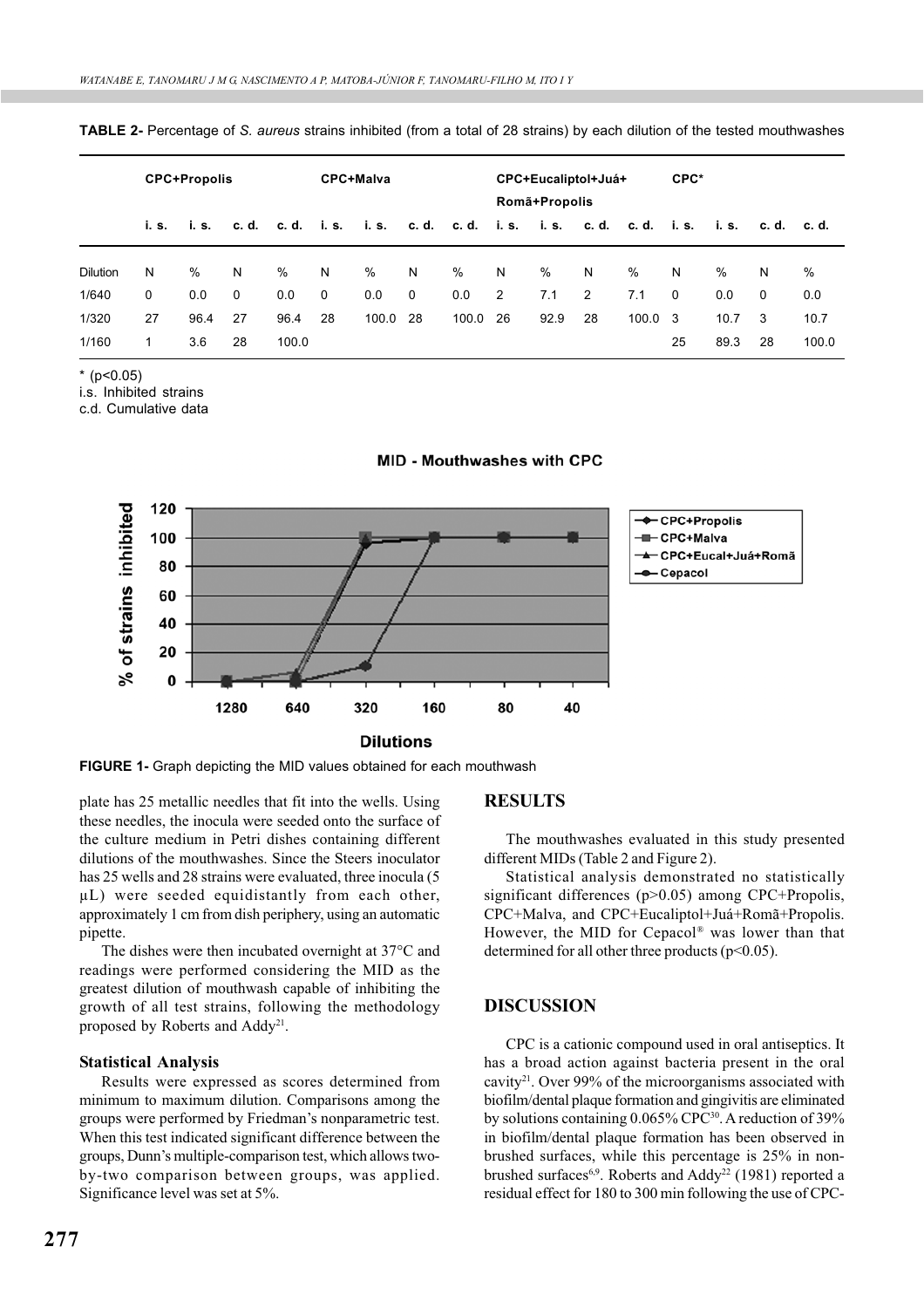based oral products.

Mouthwashes containing 0.05% CPC promote reduction in the amount of salivary microorganisms for 3 h following use<sup>21</sup>. One-minute rinsing with 15.0 mL of CPC-based mouthwash (0.05% CPC) for two weeks resulted in an inhibition of biofilm/dental plaque formation when associated with mechanical cleaning<sup>24</sup>. Rawlinson, et al.<sup>20</sup> (2008) determined the plaque inhibition properties of two formulations of alcohol-free mouthwash with 0.1% or 0.05% CPC. They showed that the use of both CPC mouthwashes resulted in less plaque accumulation compared to the control (placebo).

According to the FDA Plaque Subcommittee, CPC is a safe antimicrobial agent for prevention of biofilm formation and gingivitis, when used in concentrations ranging from 0.05 to 0.1%8 . In the present study, the products evaluated had a CPC concentration of 0.05%.

According to Albuquerque Jr., et al.<sup>1</sup> (2004), mouthwashes containing CPC are capable of inhibiting *S. aureus* strains *in vitro* at a 1/20 dilution. However, in this study, the MID was 1/160 for CPC+Propolis and Cepacol® and 1/320 for CPC+Malva and CPC+Eucaliptol+Juá+Romã+Propolis.

Several natural extracts have been incorporated to the formulation of oral antiseptics<sup>13</sup>, such as *Jupinerus communis*, *Urtica dioc*a, *Achillaea millefoluim*29 and *Salvadora persica*14. In the present experiment, three out of the four mouthwashes evaluated contain natural extracts. Based on the obtained results, addition of these extracts to CPC improved its antimicrobial action, as reported elsewhere<sup>10</sup>.

Propolis, a substance present in two of the CPC-based solutions evaluated in the present study, is described as a natural antibiotic produced by bees, and has shown activity against *S. aureus*<sup>26</sup>. However, Silici and Kutluca<sup>26</sup> (2005) reported only one-weak activity of propolis against the Gram-negative microorganisms *Escherichia coli* and *Pseudomonas aeruginosa*.

*Malva sylvestris*, found in one of the products evaluated in the present study, has been shown to have antiinflammatory  $\arctan(11)$ , as well as antimicrobial activity against *E. coli* and *P. aeruginosa*<sup>2</sup> . However, according to Coelho de Souza, et al.<sup>7</sup> (2004), extracts from aerial portions of *M. sylvestris* do not demonstrate activity against *S. aureus, S. epidermidis, E. coli, Micrococcus luteus*, and *C. albicans*. Still according to the same study, only a slight activity was observed against *Saccharomyces cerevisiae*. Extract from the seed of *Malva moschata*, a plant found in Scotland, is active against *S. aureus, S. epidermidis*, *Proteus mirabilis,* and *E. coli*. Nevertheless, extracts obtained from leaves, roots, and seeds may present different effects due to the different concentrations of the active principle in the solutions produced from each of these parts of the plant<sup>16</sup>.

Another natural ingredient added to one of the CPCbased products evaluated is *Zizyphus joazeiro* extract, which has shown antimicrobial activity against Gram-positive microorganisms<sup>25</sup>.

Eucalyptus, another source of natural extract present in

one of the solutions evaluated in the present study, is a genus comprising approximately 600 species of trees, native from Australia. *Eucalyptus globulus* is the most commonly cultivated species in subtropical and Mediterranean regions, and its natural extract has shown effectiveness against *S. aureus, E. coli, P.aeruginosa*, and *C.albicans*19. *Eucalyptus globulus*, *Eucalyptus maculata*, and *Eucalyptus viminalis* were able to inhibit the growth of several Gram-positive bacteria (*S. aureus*, MRSA, *Bacillus cereus*, *E. faecalis*, *Alicyclobacillus acidoterrestrus* and *Propionibacterium acnes*) and one yeast (*Trichophyton mentagrophytes*). On the other hand, these extracts showed little effectiveness against Gram-negative bacteria (*E. coli and P. putida*). Nevertheless, *Eucalyptus botryoides* and *Eucalyptus nitens* extracts inhibited the growth of both Gram-positive and Gram-negative microorganisms<sup>28</sup>.

*Punica granatum* (pomegranate) extract is another compound reported as being active against *S. aureus*, *P. aeruginosa, C. albicans*, *C. krusei, C. parapsilosis* and *C. tropicalis*<sup>4</sup> .

## **CONCLUSIONS**

According to the proposed methodology and based on the obtained results, it may be concluded that the addition of natural extracts to CPC enhanced its antimicrobial effect.

## **REFERENCES**

1- Albuquerque RF Jr, Head TW, Mian H, Rodrigo A, Muller K, Sanches K, et al. Reduction of salivary S. aureus and mutans group streptococci by a preprocedural chlorhexidine rinse and maximal inhibitory dilutions of chlorhexidine and cetylpyridinium. Quintessence Int. 2004;35:635- 40.

2- Alkofahi A, Batshoun R, Owais W, Najib N. Biological activity of some Jordanian medicinal plant extracts. Fitoterapia. 1996;67:465- 642.

3- Block SS. Quaternary ammonium antimicrobial compounds. In: Block SS. Disinfection, sterilization, and preservation. 4th ed. Philadelphia: Lea & Febiger; 1991. p.225-55.

4- Caceres A, Giron LM, Alvarado SR, Torres MF. Screening of antimicrobial activity of plants popularly used in Guatemala for the treatment of dermatomucosal diseases. J Ethnopharmacol. 1987;20:223-37.

5- Centers for Disease Control and Prevention. *Staphylococcus aureus* with reduced susceptibility to vancomycin-United States. MMWR Morb Mortal Wkly Rep. 1997;46:851.

6- Charles CH, Sharma NC, Galustiam HJ, Qaqish J, Mcguire JA, Vincent JW. Comparative efficacy of an antiseptic mouthrinse and an antiplaque antigingivitis dentifrice: a six-month clinical trial. J Am Dent Assoc. 2001;132:670-5.

7- Coelho de Souza G, Haas APS, von Poser GL, Schapoval EES, Elisabetsky E. Ethnopharmacological studies of antimicrobial remedies in the south of Brazil. J Ethnopharmacol. 2004;90:135-43.

8- Food and Drug Administration. Oral health care drug products for over-the-counter human use. Fed Regist. 2003;68(103).